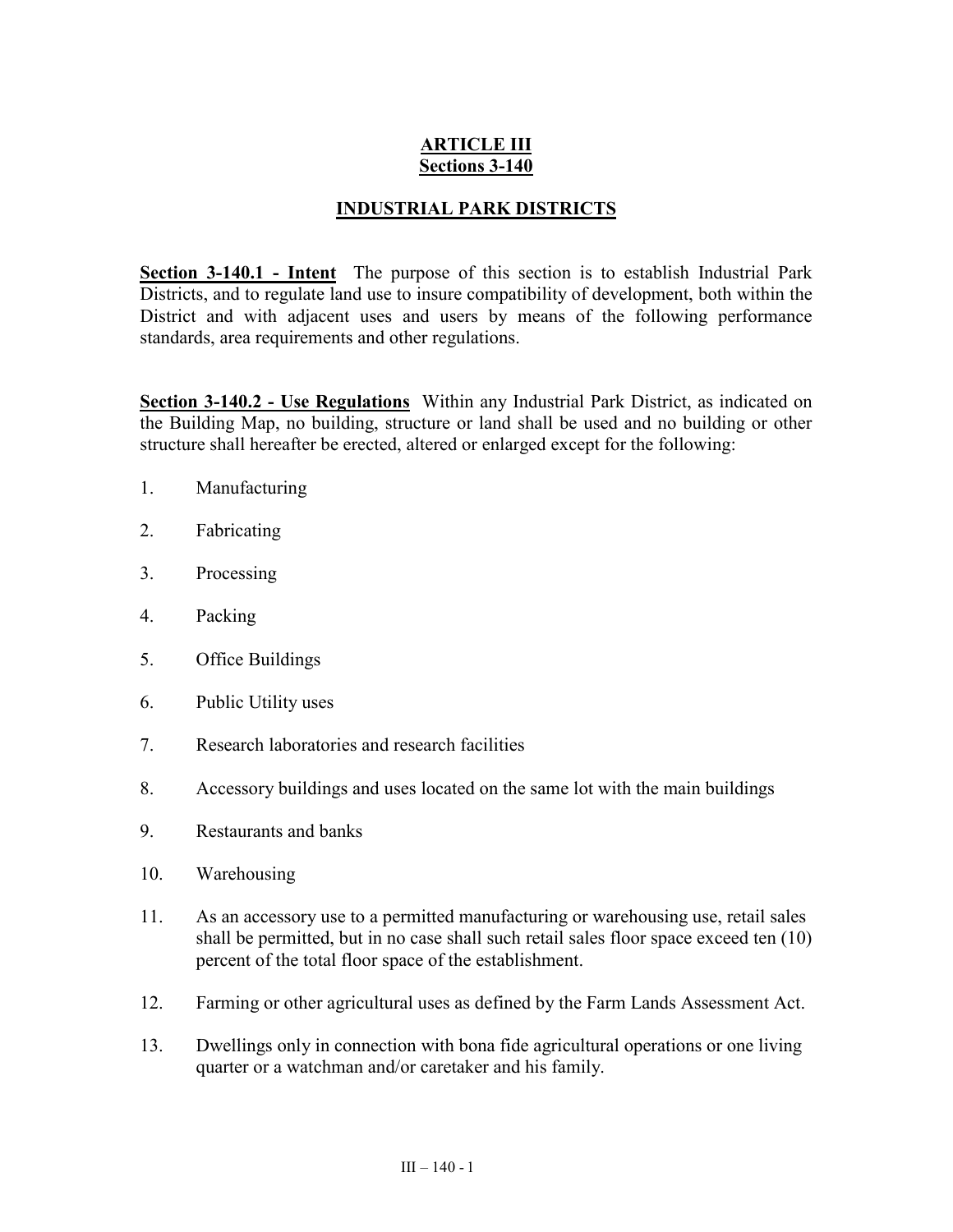- 14. Above ground radio and television broadcasting stations, towers and accessory structures. (FCC Approved)
- 15. Helicopter landing pad. (FCC Approved)
- 16. Transfer/distribution facilities. (6/3/04)
- 17. Home Occupation (See Section 5-100.1) (7/1/10)
- 18. Large Scale Solar Power Generator, provided that for any such use occupying a footprint of more than 30,000 square feet or occurring within 150' of any residential use, the Planning Board has issued a site plan approval and found that the impact of the facility from abutting properties and public ways will be suitably mitigated. (09/08/15)

## **Section 3-140.3 - Special Permit Uses**

- 1. Lumber yards, fuel storage plants, truck terminals, motor vehicle storage yards (i.e school buses, tow truck operations but not including junk yards and auto sales), and contractor yards. (City Council) (1/19/06)
- 2. Any proposed use involving a building or buildings with a cumulative total floor area equal to or greater than 100,000 square feet. This shall apply to both new uses and buildings and to any alteration, extension or expansion of an existing use or building whose cumulative total floor area is equal to or exceeds 100,000 square feet. (Planning Board ) (6/17/04)
- 3. Processing, reprocessing, remanufacturing, reclamation and/or recycling of construction (including but not limited to road and bridge) materials, building materials and/or demolition materials such as, nut not limited to, lumber, asphalt, brick and concrete. (City Council) (9/15/05)
- 4. Any proposed use that will discharge a cumulative total of more then 25,000 gallons per day of waste into the city's sanitary sewer system, or any use categorized as a Significant Industrial User (SIU). This shall apply to both new uses and to any alteration, extension or expansion of an existing use which would result in a cumulative total of more than 25,000 gallons per day of waste being discharged into the city's sanitary sewer system, or any use categorized as a Significant Industrial User (SIU). (Planning Board) (1/19/06)
- 5. Home Based Business (See Section 5-100.1) (7/1/10)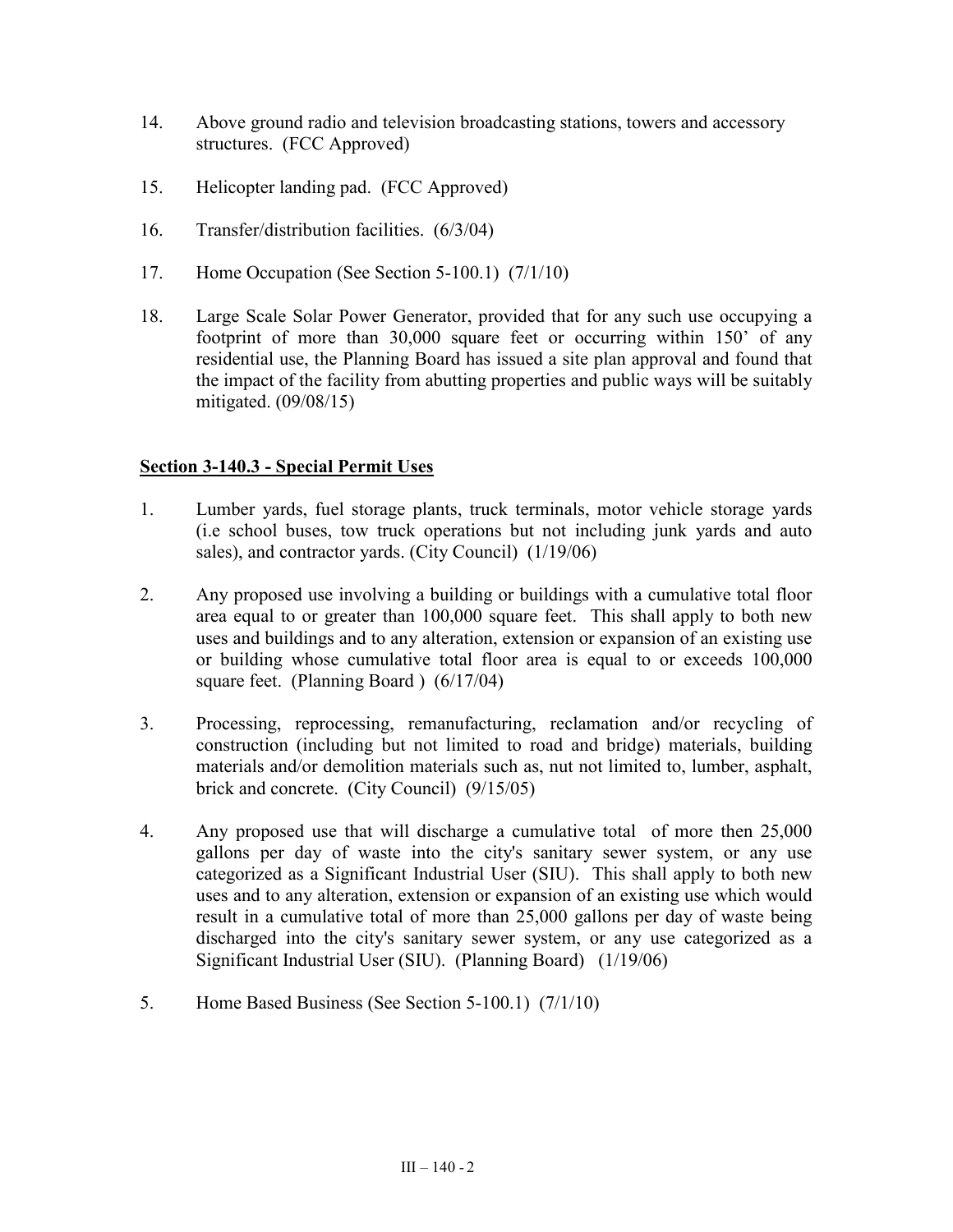**Section 3-140.4 - Prohibitions** Within any industrial Park District, no building shall be erected, altered or enlarged and no land shall be used for the following:

- 1. Abattoir.
- 2. Asphalt manufacturing or refining.
- 3. Building material manufacturing and distribution where outside storage or manufacturing operations are required.
- 4. Commercial coal yard or coal storage.
- 5. Creosote manufacturing.
- 6. Distillation of coal, wood or bones.
- 7. Explosives or fireworks manufacturing exclusive of making firearms or small arms ammunition.
- 8. Fat rendering.
- 9. Fertilized or potash manufacturing or refining.
- 10. Glue or size manufacturing or process involving recovery from fish or animal offal.
- 11. Gypsum, cement, plaster, or plaster of paris manufacturing.
- 12. Incineration of infectious and biogenetic research material and no other incineration except where required by State Regulation. (12/15/88)
- 13. Motor vehicle repairing.
- 14. Reduction of or dumping of offal, garbage, or refuse.
- 15. Junk or salvage yard or junk or salvage storage.
- 16. Petroleum refining.
- 17. Sewage disposal plant except where controlled by a municipality.
- 18. Tar distillation.
- 19. Tar roofing manufacturing.
- 20. Grist mill.
- 21. Chemical, low level radioactive waste disposal or any other hazardous waste disposal.
- 22. Stockyard.
- 23. Manufacture of corrosive, poisonous, or malodorous acids and chemicals.
- 24. Smelting and reduction of copper, tin, zinc and iron ores.
- 25. Racetrack.
- 26. Foundry.

## **Section 3-140.5 - Area Requirements- Net Lot Area- Minimum Floor Area**

1. Within any Industrial District each main building hereafter erected, together with its accessory buildings, shall be located on a lot having an area of at least two (2) acres, excepting structures necessary for the maintenance of and owned by the public utility. Said excepted structures may be placed on parcels sized to meet the requirements of the service and need in question.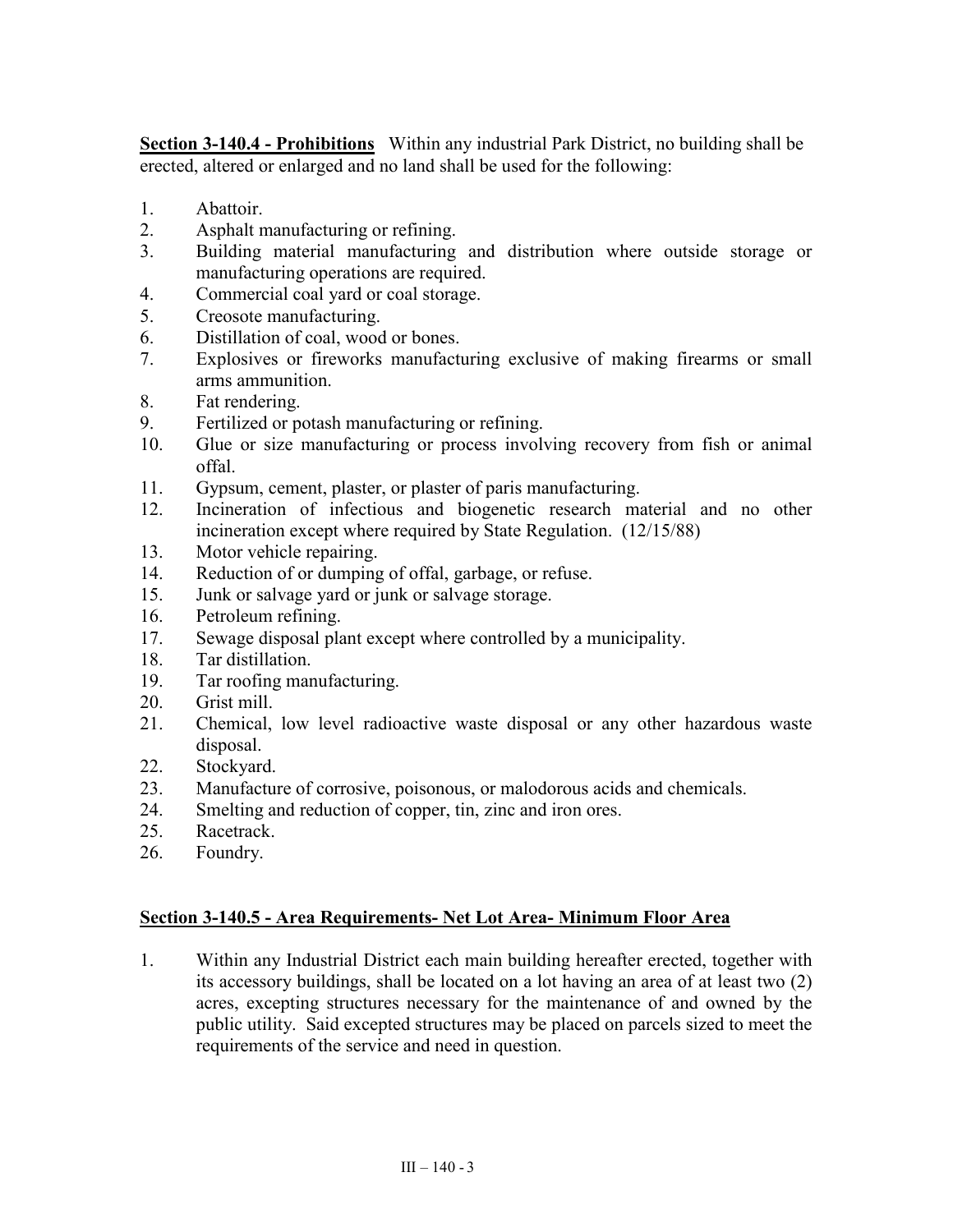- 2. The principal building on any lot used for offices, laboratories, warehouses and light industrial uses, except public utility buildings and structures necessary for public convenience and service, shall cover a minimum ground area of five thousand (5,000) square feet.
- 3. Industrially zoned lots of less than two (2) acres existing at the time of passing of this ordinance are specifically excepted from this requirement. In such cases, the following rules shall apply:
	- a. Street frontage shall be one hundred (100 ) feet minimum.
	- b. Minimum building size requirement shall be reduced proportionally with the parcel area ratio to two (2) acres. (e.g. One (1) acre  $= .5$  of two (2) acres; therefore, building area requirements are .5 x 5,000 square feet or 2500 square feet).
	- c. Minimum side/rear yard and front yard requirements shall be similarly reduced down to minimum setbacks of twenty-five (25) feet for side/rear yard and thirty-five (35) feet front yard abutting an Industrial or Commercial District and one hundred (100) feet abutting a Residential **District**
	- d. No parking is to be allowed in any required yard in parcels less than two (2) acres.

## **Section 3-140.6 - Required Yards and Landscaped Areas.**

- 1. No parking area, loading or maneuvering area shall be located:
	- a. Along the front or side portions of building setbacks unless specifically permitted by Planning Board waiver.
	- b. Less than two hundred (200) feet from the boundary of any Residential District, or;
	- c. Less than twenty (20) feet from any lot line which adjoins an Industrial District or Commercial District.
- 2. No principal or accessory building above grade shall be located less than two hundred (200) feet from the boundary of any Residential District or less than twenty (20) feet from the boundary of any Industrial or Commercial District.
- 3. No principal or accessory building above grade, parking area, loading or maneuvering area shall be located less than the following minimum distances from the street right-of-way line or proposed street right-of-way of the following types of streets or highways as designated by the Planning Board: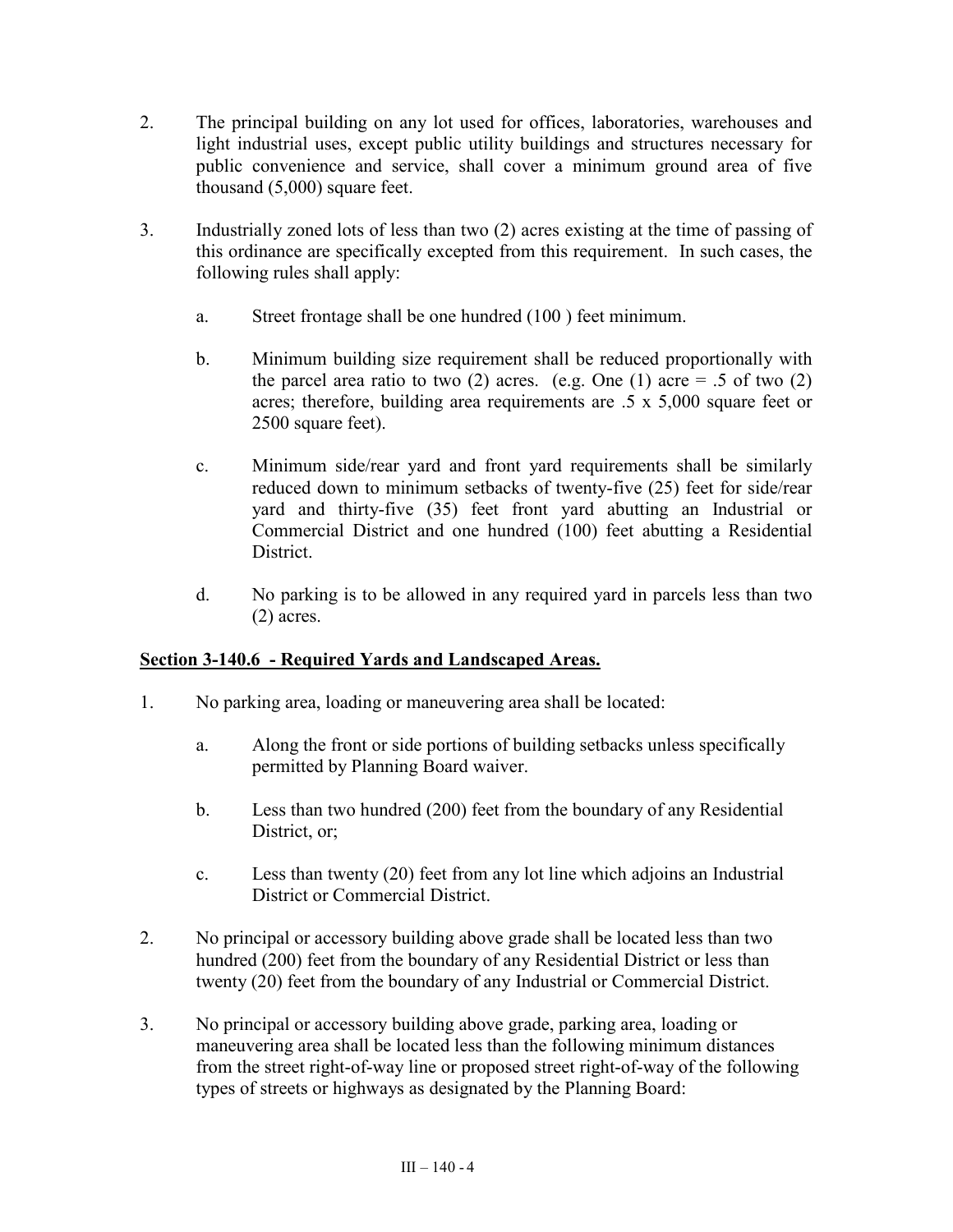| Major Highway:                                                                                                    | 75 feet    |
|-------------------------------------------------------------------------------------------------------------------|------------|
| <b>Local Access Routes:</b><br>Arterial street separating the Industrial<br>District from a Residential District: | $100$ feet |
| Arterial street separating the Industrial<br>District from a Commercial District:                                 | 50 feet    |
| From a local street, arterial street, or private way<br>through the Industrial District:                          | 50 feet    |

- 4. Whenever property that is zoned Residential or Commercial is owned and/or used by a public utility as a transmission line right of way, or is owned and/or used as a railroad right-of-way, the setbacks required in Section 3-140.4, paragraphs a and b shall be determined as if said property were zoned Industrial.
- 5. Street frontages shall be defined by the shade tree plantings, as defined by the Westfield Subdivision regulations, and shall be installed not less than sixty (60) feet on center, three (3) feet inside street frontage, using trees no less than two and one half inch caliper at the time of installation. In the base of an uncleared site, existing vegetation can be preserved to achieve said objective.
- 6. Industrial lots which abut Residentially or Agriculturally zoned lots shall retain or install a vegetative screen planting adequate to screen the entire site from view from any part of the non-industrial parcel at any season.
- 7. Notwithstanding other screening and landscape requirements set forth elsewhere in this ordinance, all front and side yards shall be landscaped. Said landscaping shall consist of grass and live shade trees and ornamental trees with adequate spaces being left unpaved for their growth.

Should the site of the proposed development have a forest cover of an average height of forty (40) feet, the developer may choose to meet the above requirement through preserving the forest in its natural condition on front, side and rear yards.

## **Section 3-140.7 – Street Access and Frontage.**

- 1. Each lot shall have a minimum frontage of two hundred (200) feet on a street or private way that shall meet the minimum standards defined in the Westfield Subdivision regulations, provided, however, that the Planning Board may approve a lesser-frontage to a minimum of one-hundred (100) feet for lots located on a cul-de-sac or on street curves having other extraordinary characteristics. Vehicular access shall be permitted only to one of the following types of streets:
	- a. Controlled access routes: Major highways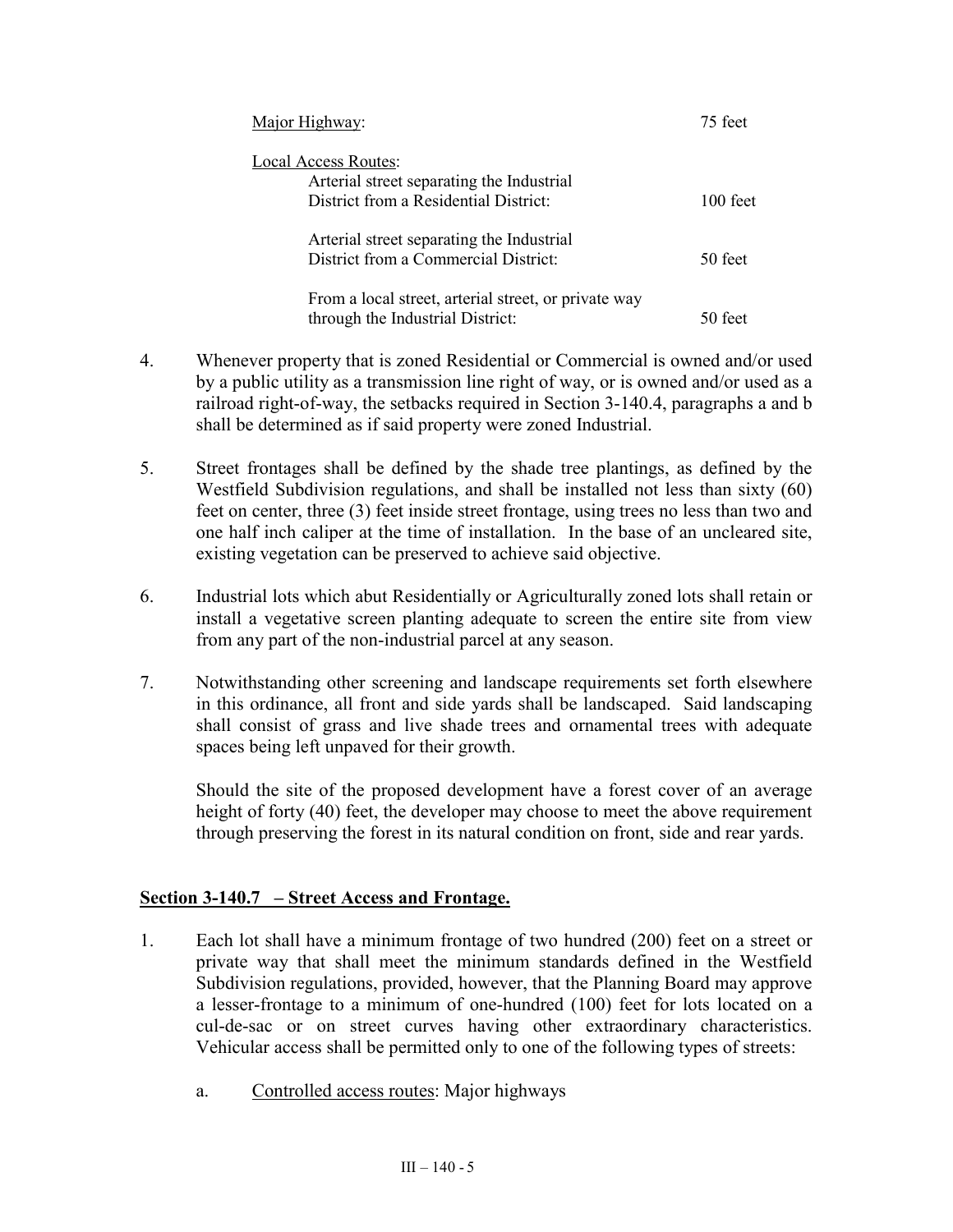- b. Local Access Routes:
	- 1. Connecting or secondary (arterial) highways.
	- 2. A local street or private way connecting only with any of the above highways and not directly connected with any residential street.
- 2. The Planning Board may at the time of reviewing any site plan as set forth in Section 1413-3 below, designate by type all streets and highways adjacent to the proposed development. The Planning Board may, should the proposed facility potentially employ more than four hundred (400) individuals, require that a traffic impact report be submitted by the developer prepared by a qualified professional to determine what impacts, if any, would result to the circulation system and what remedies to the site design, if any, would be required.
- 3. For the purpose of the above section, streets and highways shall be defined as follows:
	- a. Connecting or Secondary (arterial) Highway. Numbered state high-speed highway (e.g. Route 10/202). (Minimum right of way – eighty (80) feet)
	- b. Industrial Connector Road. Major improved road for the purpose of connecting an Industrial District with a state highway and/or limited access highway (e.g. Lockhouse Road). (Minimum right of way – fifty (50) feet).
	- c. Local Street or Private way. A way used primarily to connect lot or lots in the Industrial District with an Industrial Connector Road or highway. (Minimum right of way forty (40) feet).

**Section 3-140.8 – Height.** No buildings or structures shall exceed sixty (60) feet in height. Buildings or structures located within the designated Airport Landing Zone, height will be whichever is the most restrictively regulated.

The Planning Board may issue a Special Permit permitting heights in excess of the maximum permitted. (2/24/03)

**Section 3-140.9 – Lot Coverage.** Not more than forty (40) percent of the area of the lot may be covered by buildings.

**Section 3-140.10 – Spacing Between Buildings.** On the same parcel, no two buildings shall be located closer to one another than a distance equal to the height of the lower building measured perpendicular from the face of each building.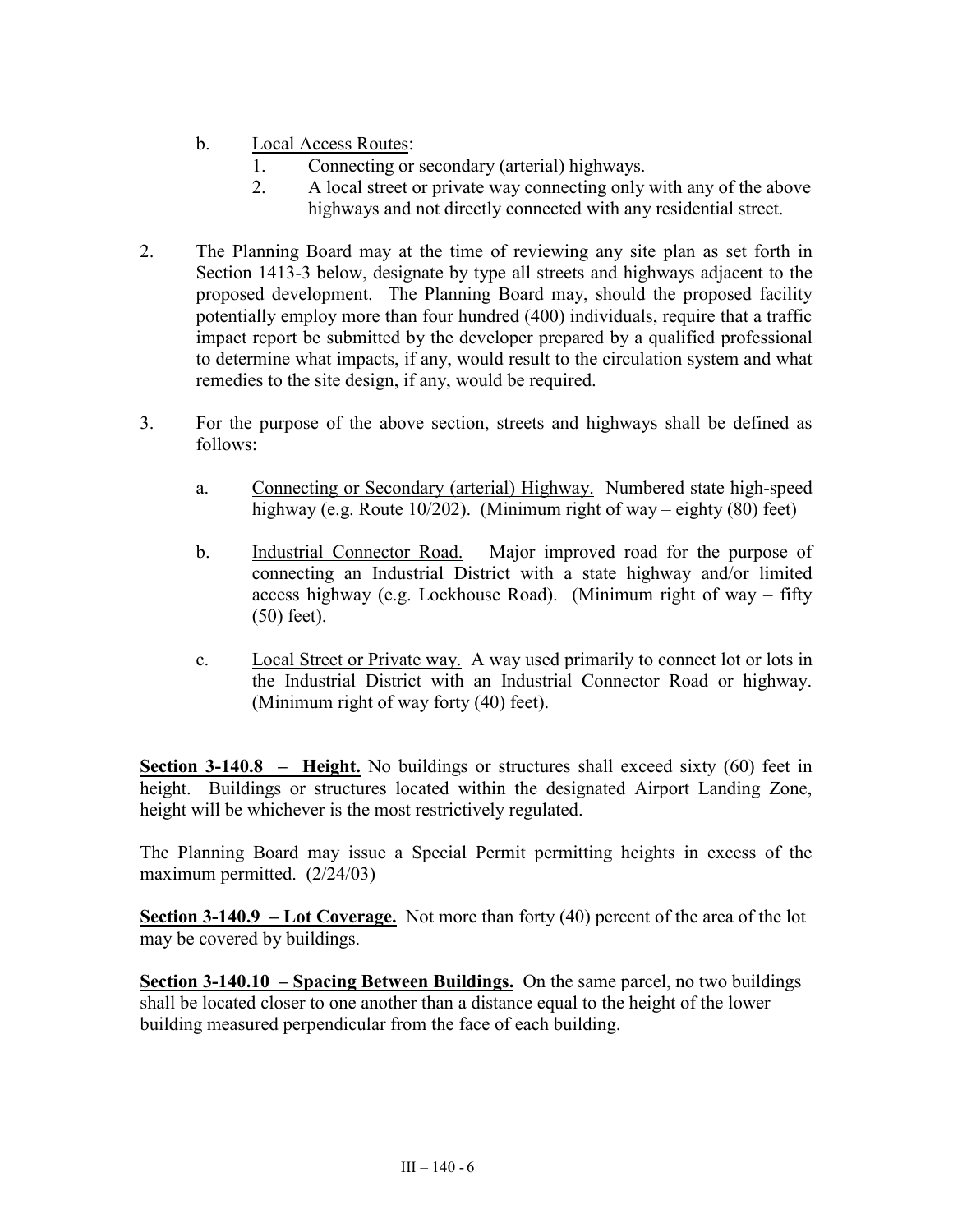#### **Section 3-140.11 – Signs.**

- 1. Signs displayed on any lot shall be limited to:
	- a. Those necessary for directional or informational purposes, but not exceeding four (4) square feet in size per sign.
	- b. Those necessary to identify an industrial park, but not exceeding ten (10) square feet in size.
	- c. Those necessary to identify the use or establishment and designed as part of the site plan for any lot.
- 2. Signs falling within Section 3-140.11.(1.b.) shall not exceed one (1) square foot in size for each five (5) linear feet of frontage of the street on which the sign faces. Signs falling within Section 3-140.11(1.c) shall not exceed one (1) square foot for each horizontal linear foot of building wall facing on the street on which the sign faces.
- 3. The design, size of lettering, lighting, etc. of all ground signs or accessory wall shall accompany the site plan submission and shall meet the approval of the Planning Board or its designee provided that additional signs may be added and existing signs changed after submission or approval of the site plan notification thereof and the necessary descriptions as above provided are given to the Planning Board and if the additions or changes are approved by the Planning Board. Exterior spot lighting of signs is permissible, but only if shielded so as to direct the light to the sign only.  $(3/4/19)$

#### **Section 3-140.12 – Off-Street Parking Requirements.** – See Article VII.

#### **Section 3-140.13 - Enclosed Building and Outdoor Storage.**

1. All permitted uses and accessory activities shall be confined within completely enclosed buildings with the exception of off-street parking spaces, off-street loading berths, accessory fuel storage and employee recreational facilities. In addition, the temporary thirty (30) day outdoor storage of materials, equipment or vehicles in an orderly manner is permitted in any areas other than required front, rear or side yards, provided such outdoor storage does not exceed fifteen (15) feet in height or occupy more than ten (10) percent of the area of the lots, and is effectively screened from any adjacent residence district boundary, as in the case of parking areas above.

In special instances where the nature of the enterprise is such that great efficiencies may be achieved through outdoor storage of materials, a special permit by the Planning Board may be sought provided that such outdoor storage would be entirely screened from view by evergreen plantings, earth mounds, walks or permanent opaque fencing.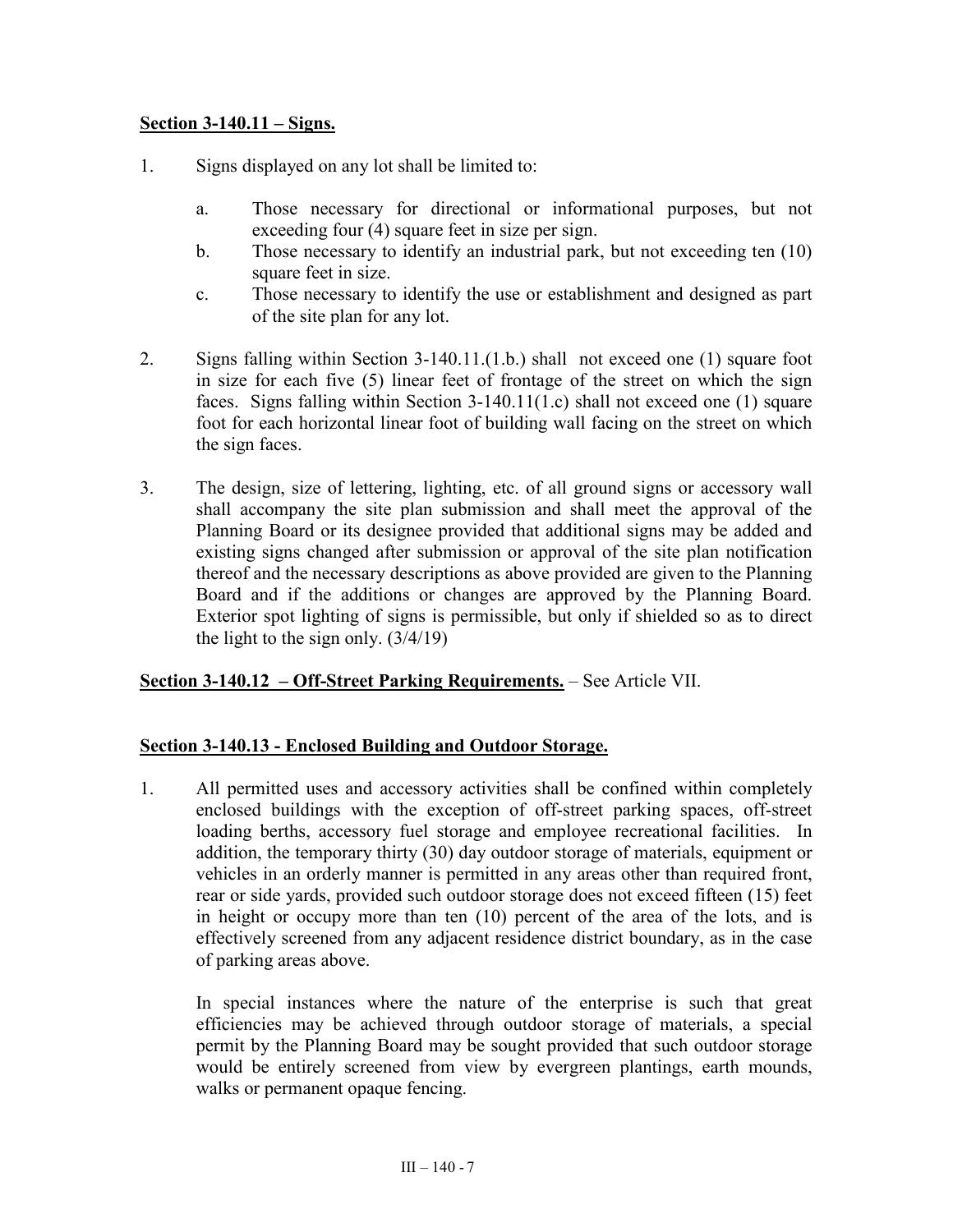2. Fuel storage tanks utilized as part of the heating equipment of an establishment shall be located underground or in a building. Bulk storage of gasoline or petroleum products shall not be permitted except as incidental to a laboratory, a production operation or the servicing of company-owned or leased vehicles and then shall be subject to the Fire Prevention Code for the City of Westfield as well as the Underground Fuel and Hazardous Waste Storage Ordinance.

**Section 3-140.14 – Application and Plan Approval.** In addition, to the powers and duties outlined under Article I, Section 1-10 of the Westfield Zoning Ordinance ("Enforcement"), the following conditions shall apply:

- 1. Permit Fee: A permit fee of \$1 per one hundred (100) square feet of building area shall be required at the time of the permit request. Simple warehouse space shall be charged at the lesser rate of 50 cents per one hundred (100) square feet.
- 2. Permitting Authority: Proposed developments up to and including one hundred thousand (100,000) thousand square feet shall require approval of the Building Inspector. Sufficient copies of the site plan described in Section C below shall be provided by the applicant to the Superintendent of Buildings to allow for forwarding of three (3) copies to the Planning Board for its file and for site plan review.

Proposed developments of greater than one hundred thousand (100,000) square feet shall require Special Permit approval by the Planning Board. (6/17/04)

3. Site Plan Approval: No building permit or certificate of occupancy shall be issued for any use except in accordance with a plan of development approved by the Superintendent of Buildings and/or Planning Board (as determined in Section 1413.2 above) for the lot or tract on which such use is to be located. Such plan of development shall show the location and height of all buildings and structures; the internal transportation, water, electrical, sewage and rail systems and how they tie into the systems outside the lot or tract; the area devoted to parking facilities and loading berths; all access roads, landscaping and screening plans; areas designed for outdoor storage; proposed signs and other features required by this ordinance.

The Building Inspector and/or Planning Board shall consider the standards and objectives of the Industrial District Regulations and, specifically, the location of the buildings, parking and loading areas and other features with respect to the topography of the lot and existing natural features such as water courses and large trees, with the objective of achieving maximum of coordination between the proposed use and the surrounding uses.

The Superintendent of Buildings and/or Planning Board shall approve a plan of development if it meets the standards of these regulations.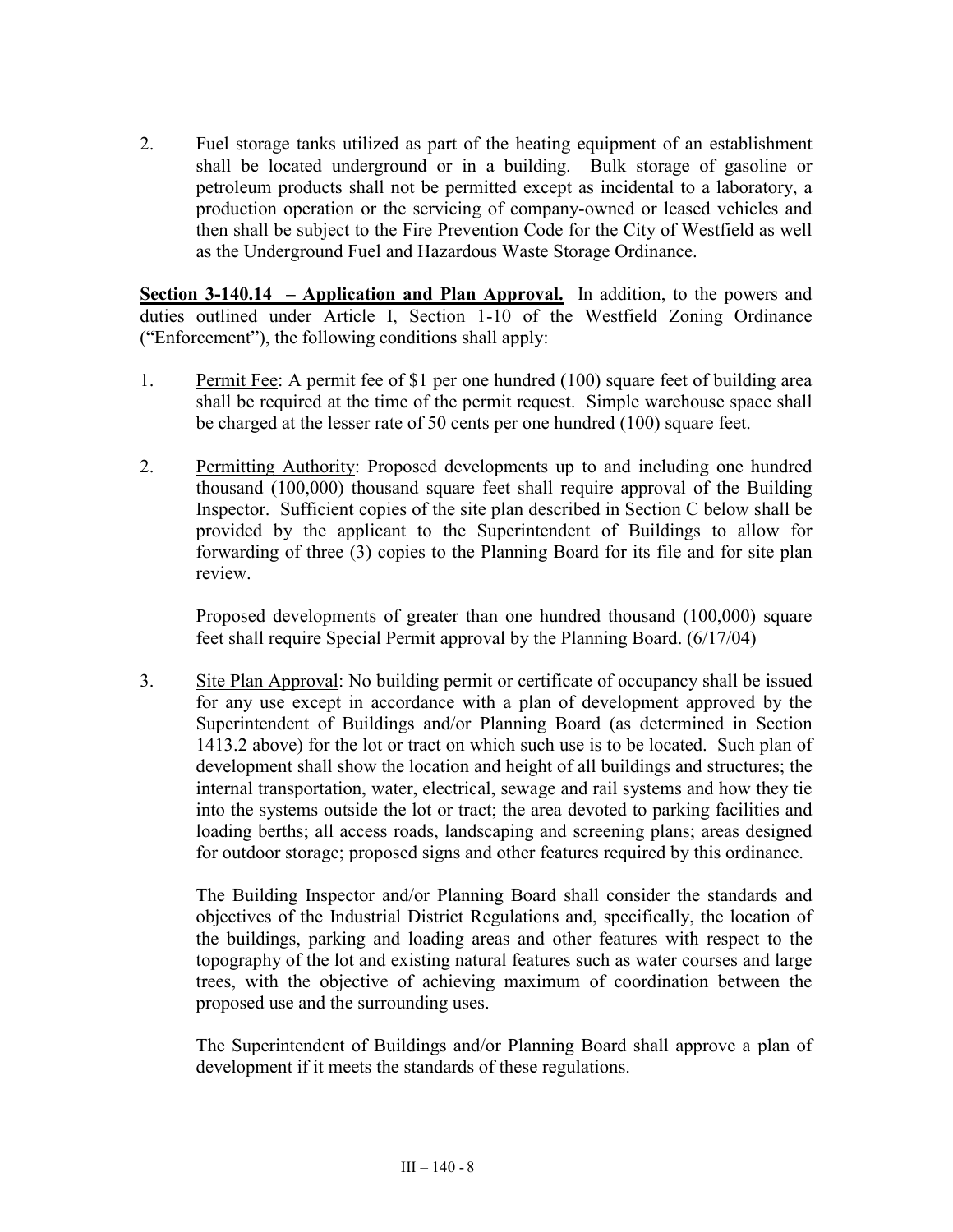Should the Superintendent of Buildings and/or Planning Board determine that the proposal does not meet the conditions of this ordinance, the Superintendent of Buildings and/or Planning Board shall submit its findings in writing, together with the reasons therefore, to the applicant. An applicant may resubmit an amended plan for up to 12 months from the date of the denial. All projects shall be reviewed by the Permit Granting Authority as to the potential for groundwater contamination. If the Permit Granting Authority after consultation with the Board of Health or any other entity that it deems appropriate determines that the project use has potential it shall prescribe an appropriate groundwater management program. This program may include the installation of groundwater monitoring wells and a regular testing procedure. The Permit Granting Authority reserves the right to withhold any and all permits until such groundwater management programs have been approved. (10/4/90)

## 4. Compliance with Performance Standards: See Article IV, Section 4-120

In addition to submitting plans required above, applicants are required to submit a statement of applicant development plan and a description of the industrial processes involved and the types of possible effluent produced.

In reviewing the application, the Superintendent of Buildings and/or Planning Board and/or designee may secure the advice or assistance of one or more consultants qualified to advise as to whether a proposed use will conform to the applicable performance standards as set out in Section 2 above.

The assistance of a consultant, if sought, must be obtained within thirty (30) days of the receipt of the application. Such consultant or consultants shall report within thirty (30) days after receipt of such request whether or not the use applied for will be operated in conformance with the performance standard, and if not, what modification in design or operation would be necessary for conformance.

A copy of the report of such consultants shall be furnished to the applicant. The costs associated with the production of the consultant's report shall be borne by the applicant, or the applicant's designee.

- 5. Action by Department: Following receipt of the consultant's report, if any, and upon approval of the site plan by the Superintendent of Buildings and/or Planning Board, if required, the Planning Board shall, within ninety (90) days from date of public hearing, either approve or disapprove, or require modifications in the plan as submitted.
- 6. Change in Use: A new certificate of occupancy shall be required if there are any major structural alterations involving an increase in the total square footage, of greater than twenty-five (25) percent, or substantial variation from the operations referred to in the original Building Permit.